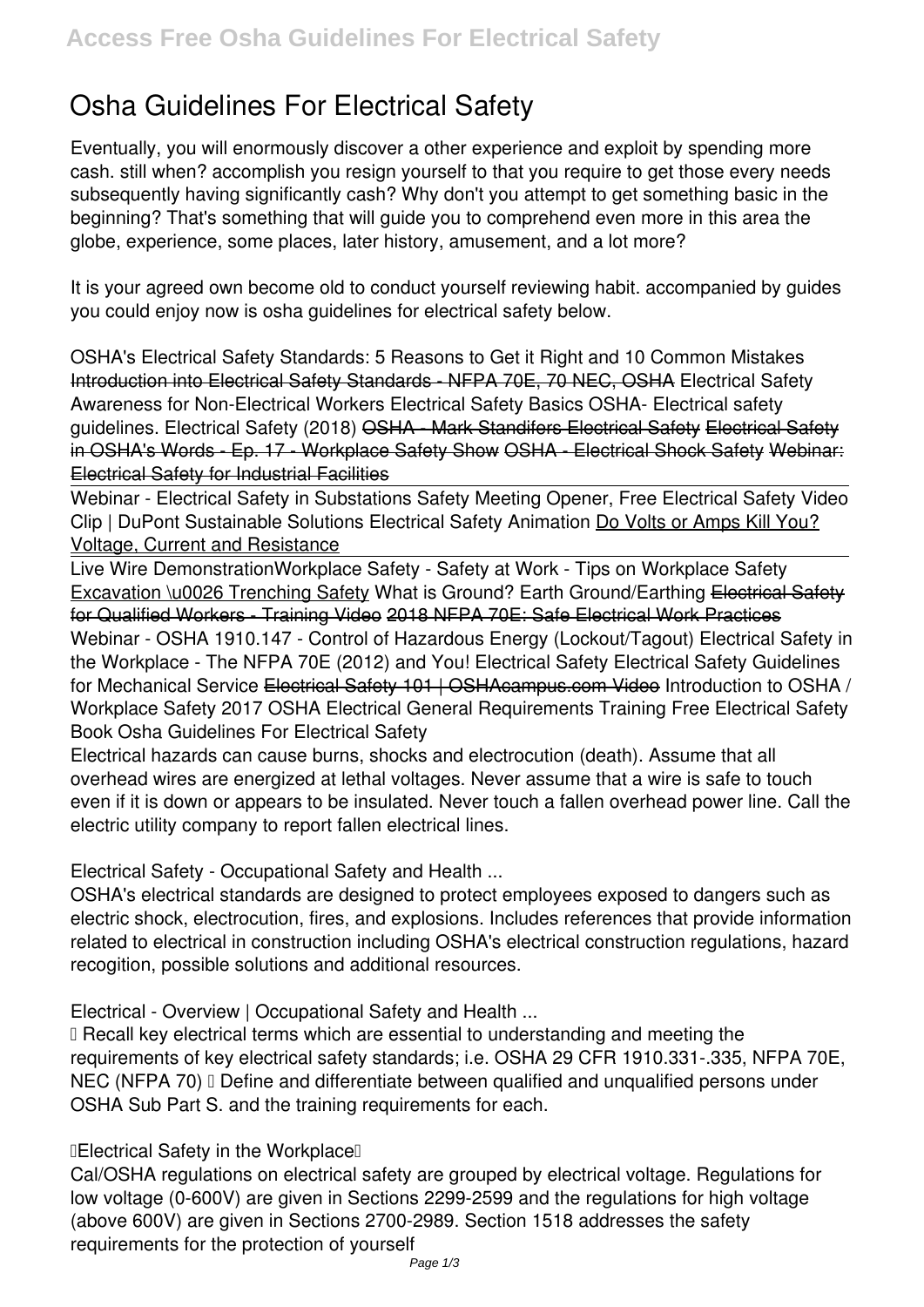# **Osha Guidelines For Electrical Safety**

Electrical is addressed in specific standards for general industry and maritime. This section highlights various OSHA standards and documents related to electrical hazards.

**Electrical - Standards | Occupational Safety and Health ...**

Safety-related work practices shall be employed to prevent electric shock or other injuries resulting from either direct or indirect electrical contacts, when work is performed near or on equipment or circuits which are or may be energized.

**OSHA Training Requirements For Electrical Safety ...**

OSHAIs general industry electrical safety standards are published in Title 29 Code of Federal Regulations (CFR), Part 1910.302 through 1910.308 II Design Safety Standards for Electrical Systems, and 1910.331 through 1910.335 | Electrical Safety-Related Work Practices Standards.

**U.S. Department of Labor Occupational Safety and Health ...**

Cal/OSHA regulations on electrical safety are grouped by electrical voltage. Regulations for low voltage (0-600V) are given in Sections 2299-2599 and the regulations for high voltage (above 600V) are given in Sections 2700-2989.

**Cal/OSHA Guide to Electrical Safety**

The OSHA construction standard requires flexible cords to be rated for hard or extra-hard usage. These ratings are derived from the National Electrical Code, and are required to be indelibly marked approximately every foot along the length of the cord.

**Electrical - Flexible Cords | Occupational Safety and ...**

Outdoor electric equipment shall be installed in suitable enclosures and shall be protected from accidental contact by unauthorized personnel, or by vehicular traffic, or by accidental spillage or leakage from piping systems.

**General. - 1910.303 | Occupational Safety and Health ...**

According to OSHA regulations, the use of multi-outlet power strips on a work site is in violation of electrical safety procedure. In the event something does go wrong and an electrical fire breaks out, pull the nearest fire alarm and call 911 right away. Never use water on an electrical fire.

**Electrical Safety Procedure for Industrial Electricians**

To ensure that an electrical panel can be accessed at all times  $\mathbb I$  during inspection, maintenance or emergency  $\Box$  OSHA has determined that the working space in front of the equipment must be at least 30-inches wide (or the width of the equipment). A clearance of at least 3 feet is required for equipment using 120 to 250 volts.

**OSHA Electrical Panels Clearance Requirements | Legal Beagle**

Scope of OSHA Guidelines for Electrical Safety in Workplaces OSHAIs standards for electrical safety in workplaces are based on the National Fire Protection Association Standards NFPA 70, NFPA 70E, and National Electric Code. The standards cover many electrical hazards in various industries.

**OSHA Guidelines for Electrical Safety at the Workplace ...**